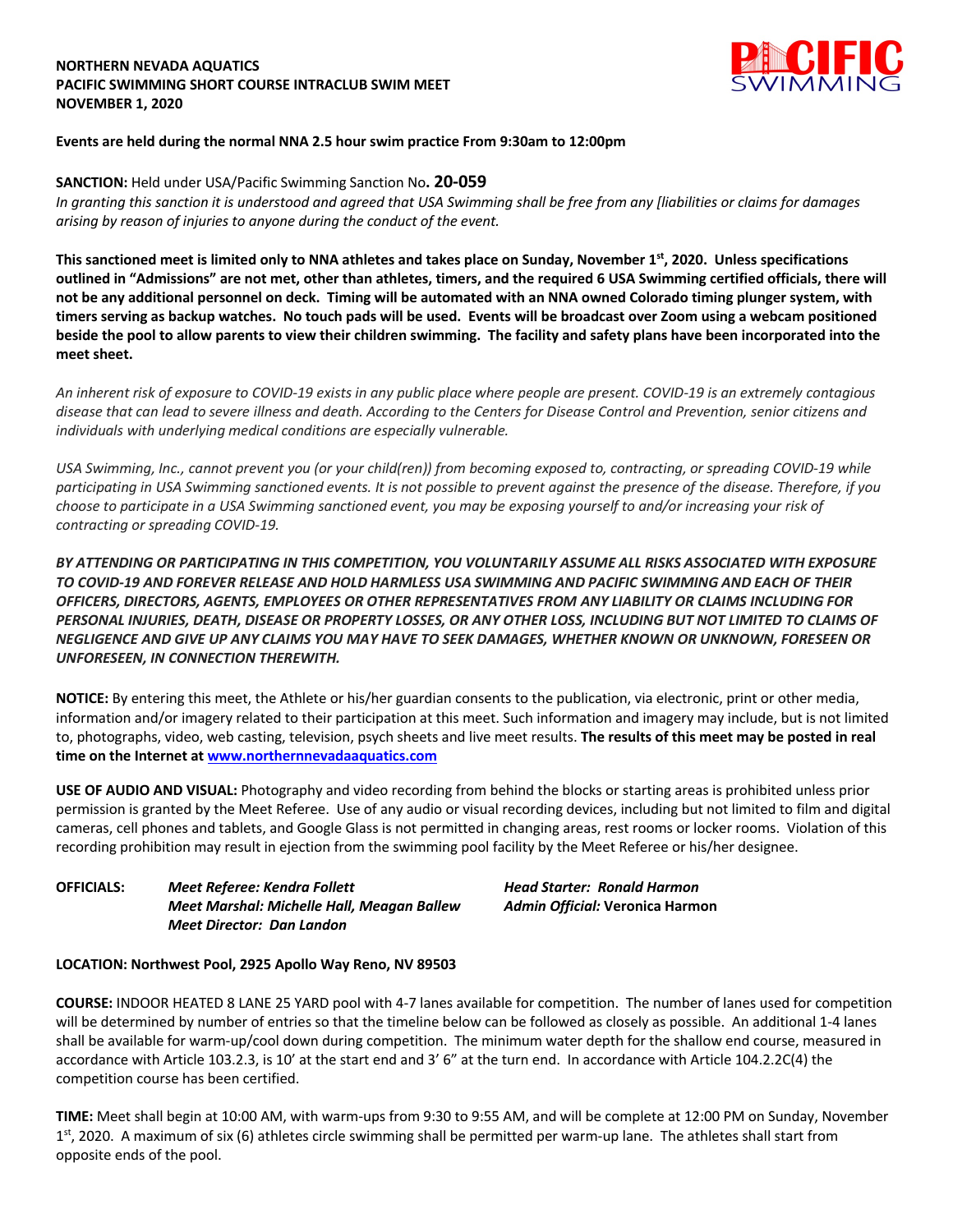#### **RULES:**

- Current USA and Pacific Swimming rules and warm-up procedures shall govern the meet. A copy of these procedures shall be posted at the Clerk-of-Course.
- All applicable adults participating in or associated with this meet, acknowledge that they are subject to the provisions of the USA Swimming Minor Athlete Abuse Prevention Policy ("MAAPP"), and that they understand that compliance with the MAAPP policy is a condition of participation in the conduct of this competition.
- All events are timed finals.
- All events will swim fast to slow.
- Athletes may compete in **4** events per day.
- If local conditions warrant it, the Meet Referee, with the concurrence of the Meet Director, may require a mandatory scratch down.
- All coaches and deck officials shall wear their USA Swimming membership cards in a visible manner. All Coaches are required to sign-in and present their valid coach's card before coaching athletes at the meet. Except for coaches accompanying athletes under the provision of 202.8 or USA Swimming's "open border" policy, all persons acting in any coaching capacity must show proof of current USA Swimming coach membership.

**UNACCOMPANIED ATHLETES:** Any USA Swimming Athlete-Member competing at the meet must be accompanied by a USA Swimming Member-Coach for the purposes of Athlete supervision during warm-up, competition and warm-down. If a Coach-Member of the Athlete's USA Swimming Club does not attend the meet to serve in said supervisory capacity, it is the responsibility of the Athlete or the Athlete's legal guardian to arrange for supervision by a USA Swimming Member-Coach. The Meet Director or Meet Referee may assist the Athlete in making arrangements for such supervision; however, it is recommended that such arrangements be made in advance of the meet by the Athlete's USA Swimming Club Member-Coach.

**RACING STARTS:** Athletes shall be certified by a USA Swimming member-coach as being proficient in performing a racing start or shall start the race in the water. It is the responsibility of the athlete or the athlete's legal guardian to ensure compliance with this requirement.

### **RESTRICTIONS:**

- Smoking and the use of other tobacco products is prohibited on the pool deck, in the locker rooms, in spectator seating, on standing areas and in all areas used by athletes, during the meet and during warm-up periods.
- Sale and use of alcoholic beverages is prohibited in all areas of the meet venue.
- No propane heaters are permitted.
- No glass containers are allowed in the meet venue.
- Only athletes, coaches, officials, and volunteers shall be allowed on the pool deck, unless spectators are specifically allowed as outlined in the "Admissions" section.
- Changing into or out of swimsuits other than in locker rooms or other designated areas is prohibited.
- ONLY hosting club, vendor and coach's tents are allowed on the pool deck.
- Deck space will be limited; there is additional outside space in the adjacent park. Please plan accordingly.
- Coaches, parents, and siblings are not allowed in any of the swimming pools.
- During general warm up athletes must enter the pool feet-first with one hand in contact with the deck or gutter (3 point entry).
- Destructive devices, to include but not limited to, explosive devices and equipment, firearms (open or concealed), blades, knives, mace, stun guns and blunt objects are strictly prohibited in the swimming facility and its surrounding areas. If observed, the Meet Referee or his/her designee may ask that these devices be stored safely away from the public or removed from the facility. Noncompliance may result in the reporting to law enforcement authorities and ejection from the facility. Law enforcement officers (LEO) are exempt per applicable laws.
- Operation of a drone, or any other flying apparatus, is prohibited over the venue (pools, athlete/coach areas, spectator areas and open ceiling locker rooms) any time athletes, coaches, officials and/or spectators are present.

### **ELIGIBILITY:**

- Athletes shall be current members of USA Swimming and the NNA swim team. Athletes shall enter their name and registration number on their entries exactly as they are shown in their USA Swimming Registration. If this is not done, it may be difficult to match the athlete with the registration and times database. The meet host shall check all athlete registrations against the SWIMS database and if not found to be registered, the Meet Director shall accept the registration at the meet (a \$10 surcharge shall be added to the regular registration fee). Duplicate registrations shall be refunded by mail.
- Meet is open only to qualified athletes registered with Northern Nevada Aquatics. Athletes who are unattached but participating with NNA are eligible to compete.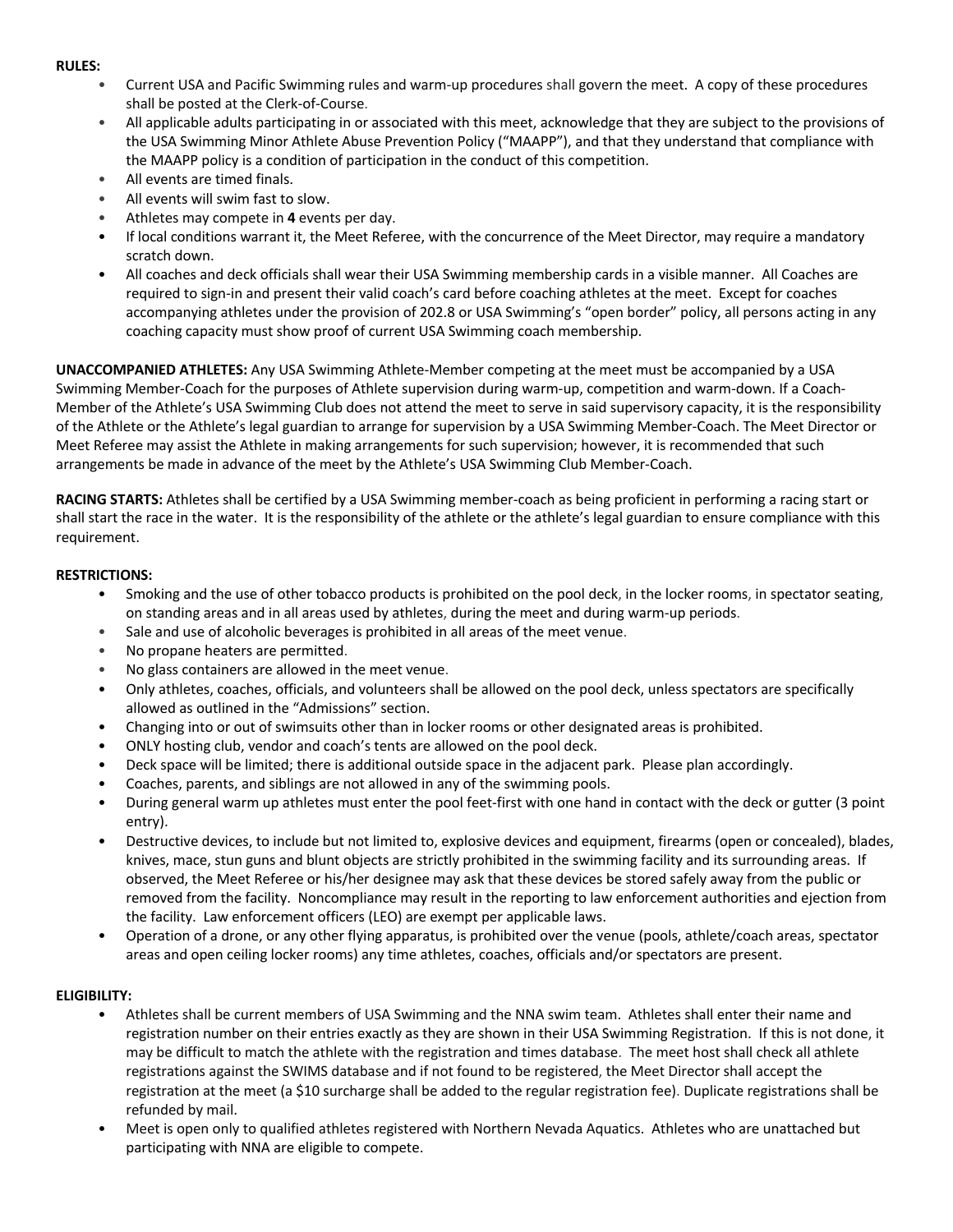- Disabled athletes are welcome to attend this meet and should contact the Meet Director or Meet Referee regarding accommodations on entry times and seeding per Pacific Swimming policy.
- Entries with "NO TIME" will be ACCEPTED
- The athlete's age will be the age of the athlete on the first day of the meet.

**ENTRY TIMES:** Entries must be submitted using the athlete's best conforming short course time or non-conforming short/long course meters/yards time for each event. Entries with **"NO TIME" will be accepted**. Coaches may enter an estimated time for No Time entries.

**ENTRY FEES:** None. Athletes must have a valid USA swimming and Pacific swimming registration to compete.

**ONLINE ENTRIES:** All entries need to be emailed to NNASWIMMEET@gmail.com using the consolidated entry card below.

**MAILED OR HAND DELIVERED ENTRIES:** Entries shall be on the attached consolidated entry form. Forms shall be filled out completely and printed clearly with athlete's best time. Entries shall be entered using the current Pacific Swimming procedure and sent via email by midnight, Monday, **October 26th, 2020 and may be rejected if a session is already full**. Requests for confirmation of receipt should be included in entry email. Entries submitted for the Intrasquad meet previously scheduled for October 18, 2020 will remain valid.

**CHECK-IN:** The meet shall be pre-seeded. Athletes shall not have a check-in. Athletes shall report to the bull-pen area at their scheduled time for each event.

**SCRATCHES:** Any Athletes not reporting for or competing in an individual timed final event that they have entered shall not be penalized.

**AWARDS:** Ribbons will be given for the athlete with the largest decrease in an official personal best time in each age group in each event.

**ADMISSION:** According to City of Reno guidelines in effect on October 12, 2020 limiting attendance at events to 50 people, no spectators will be allowed into the swim area. All viewing will take place from outside the fence or by viewing the Zoom meet feed. In an October 2, 2020 Directive 043, the Governor of Nevada increased the venue restriction to 250 persons or 50% of the venue capacity. Should the City of Reno increase the allowed capacity to the extent that additional persons may be allowed in the pool facility prior to the event, one (1) spectator will be allowed for each athlete entered into events provided that number does not surpass the City of Reno capacity guideline. Any parent who has volunteered to be a timer will not be counted towards this spectator limit.

**HOSPITALITY:** No food will be available within the venue. Coaches, Officials and Timers will be provided with water during the meet session.

**MINIMUM OFFICIALS:** The minimum number of officials per USA Swimming guidelines will be available to officiate the swim meet.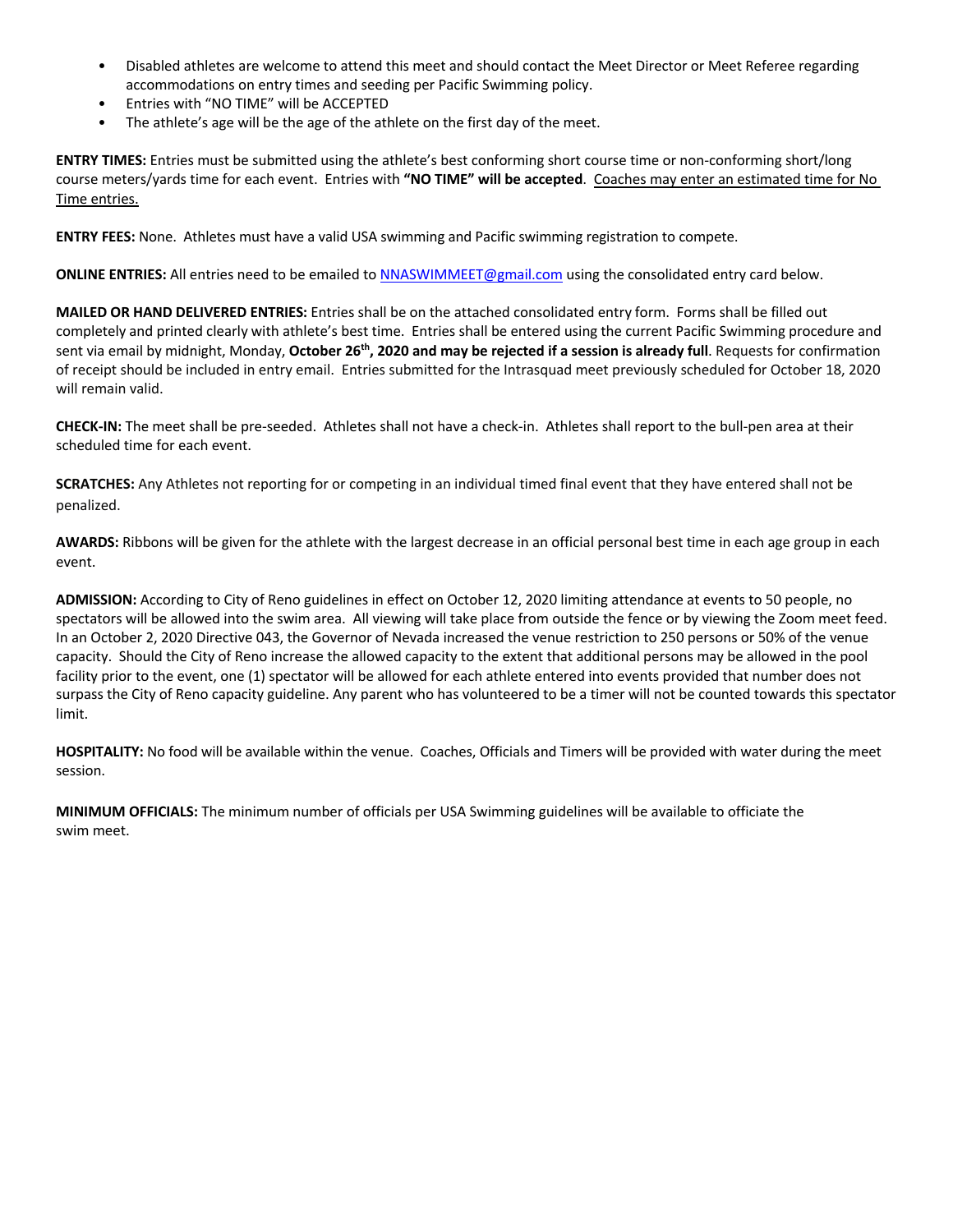# **SCHEDULE OF EVENTS**

- Events will be started based on clock time in order to escort athletes on and off the pool deck.
- Athletes competing in a heat will be allowed on the pool deck by the Marshall after competitors 2 heats prior have exited.
- Club coaches will assist in insuring only athletes preparing, competing, and exiting are on the pool deck, unless spectators are allowed in accordance with the "Admissions" section herein.
- Athletes may proceed to starting blocks once athletes from the previous heat have exited and the blocks are sanitized. Athletes who have finished their races may swim to the side ladders to exit the pool.
- The schedule may be delayed due to unforeseen circumstances, but effort made to re-establish the scheduled times.

| <b>NOVEMBER 1, 2020</b> |                        |                                                                                      |  |  |  |  |  |  |  |
|-------------------------|------------------------|--------------------------------------------------------------------------------------|--|--|--|--|--|--|--|
| <b>EVENT#</b>           | <b>EVENT</b>           | Total number of athletes allowed in event<br>Time of event start (with 6 comp lanes) |  |  |  |  |  |  |  |
| $\mathbf{1}$            | OPEN 100 FLY           | $24 - 10:00$ am                                                                      |  |  |  |  |  |  |  |
| $\overline{2}$          | <b>OPEN 50 FREE</b>    | $42 - 10:12$ am                                                                      |  |  |  |  |  |  |  |
| 3                       | <b>OPEN 50 BREAST</b>  | $30 - 10:24$ am                                                                      |  |  |  |  |  |  |  |
| 4                       | <b>OPEN 100 FREE</b>   | $42 - 10:36$ am                                                                      |  |  |  |  |  |  |  |
| 5                       | <b>OPEN 100 BACK</b>   | $24 - 10:48$ am                                                                      |  |  |  |  |  |  |  |
| 6                       | OPEN 50 FLY            | $30 - 11:00$ am                                                                      |  |  |  |  |  |  |  |
| $\overline{\mathbf{z}}$ | OPEN 200 FREE          | $18 - 11:12$ am                                                                      |  |  |  |  |  |  |  |
| 8                       | OPEN 50 BACK           | $30 - 11:24$ am                                                                      |  |  |  |  |  |  |  |
| 9                       | <b>OPEN 100 BREAST</b> | $24 - 11:36$ am                                                                      |  |  |  |  |  |  |  |
| 10                      | OPEN 200 I.M.          | $18 - 11:48$ am                                                                      |  |  |  |  |  |  |  |

# **Additional Information**

**A/V SETUP FOR ZOOM BROADCAST:** Zoom meeting set up with a camera at the start, to the side and not behind the blocks so that the swim and finish can be monitored remotely. Video will be broadcast to a Zoom meeting using the NNA Zoom account.One microphone (near the starter/announcer) will be broadcast to Zoom**.** The Zoom meeting link will be available to all participants.

### **MEET SETUP**

- **Lanes** 1-8 may be used for competition in a variety of configurations depending on number of entries in the swim meet and to provide appropriate distancing for timers.
- **Athletes** have a specific route to walk to get to swim blocks and move away from blocks.
- **Cameras** 2 laptops with web cameras are set up to broadcast to a Zoom meeting to allow parents to view kids from outside the pool area. (see pool layout for positions)

### **CLUB STAFF AND VOLUNTEERS ON DECK**

• 2-3 timers for each lane (masks required). Timers chairs are set back 6 feet from the starting end of the pool to maintain 6-foot distance maintained from active athletes.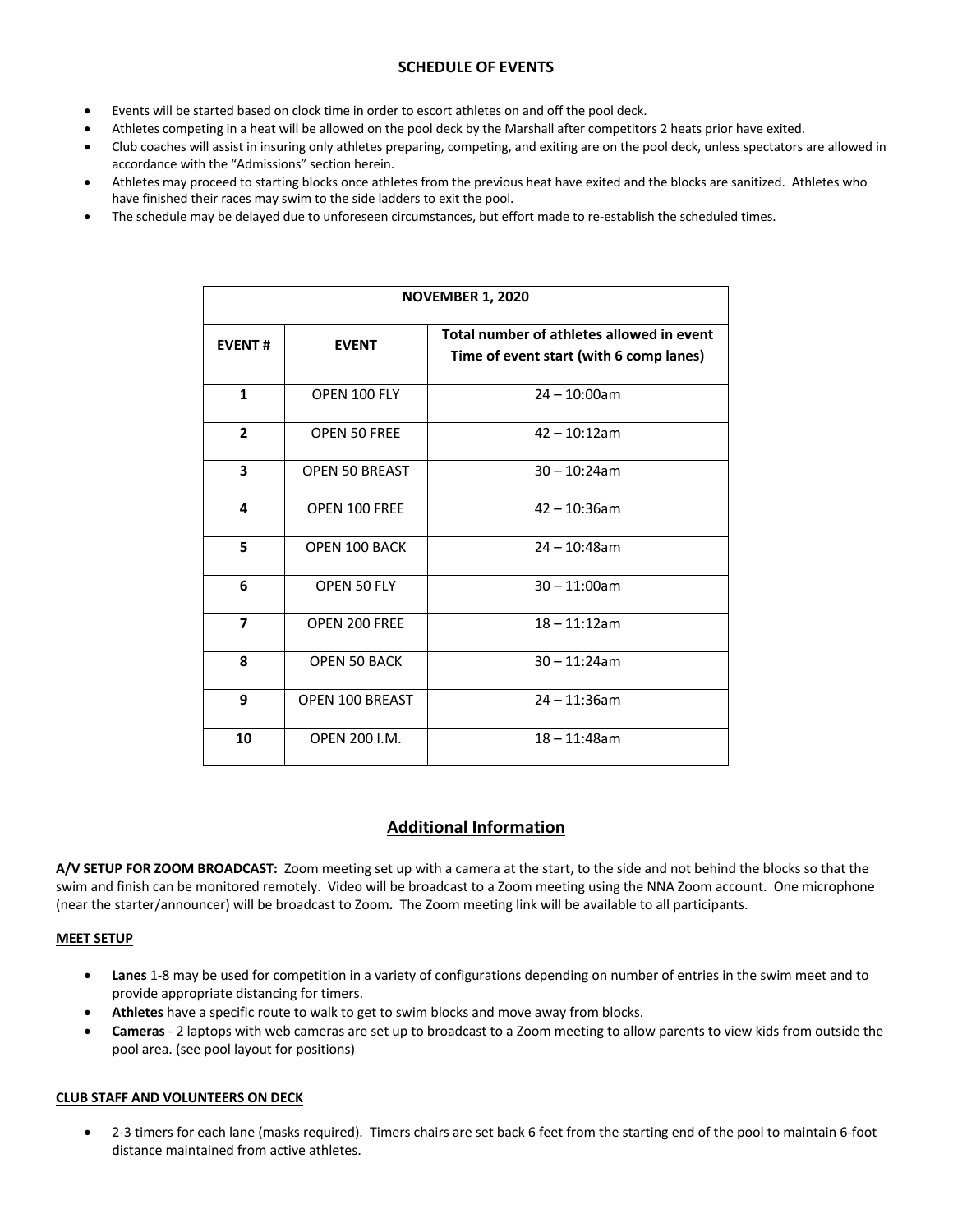- A starter with microphone positioned to the South West side of the pool.
- Stroke and turn officials wearing masks are positioned on the North side of the pool, and the South end of the pool.
- Tables for coaches, 6 feet distanced, and wearing masks are positioned on the North West side of the pool.

#### **SCREENING**

- Athletes will be screened for COVID-19 by the Meet Marshall based on Nevada and the City of Reno regulations prior to entering the pool deck for warmups. They should notify the screener or a coach if they are experiencing any of the following symptoms:
	- o Cough
	- o Shortness of breath
	- o A temperature of over 100 degrees F.
	- o Known contact with someone with COVID-19

#### **STAFFING WITH RESPONSIBILITIES**

- **1)** Entry/Exit Monitor, COVID-19 screening, monitors no more than 50 persons on the deck, unless the specifications under "Admissions" provides otherwise.
- **2)** Officials 2 Officials to monitor stroke and turns.
- **3)** Coaches/Team Manage the athletes and assist with meet as needed.
- **4)** Starter Start races and monitor false starts.
- **5)** Starting Line Zoom Camera/Microphone for Broadcast
- **6)** Announcer, Referee, Starter, Head Timer, Colorado Operator positions
- **7)** Stroke and Finish Official
- **8)** 2-3 timers per lane All timers are NNA volunteers/athletes that are not currently competing. Sit in chair near the north fence on the patio area. (6+ feet from pool) at all times with the exception of the race finish where they stand to watch the athletes finish. Timers will immediately return to chairs to maintain distance from athletes. After athletes exit, timer will return to spray the top and leading edge of the block with a chlorine/water mixture before the next athlete approaches.
- **9)** Zoom Camera Position A volunteer or meet marshal shall operate this position to operate and turn Zoom Camera.
- **10)** Athlete Area Athletes are allowed in the family area or athlete area off the pool deck. Masks are to be worn if in this area.
- **11)** Family Area Area where all families remain during the meet in family units 6 feet distanced. Families monitor the races electronically on the Zoom meet.

#### **GENERAL ATHLETE FLOW DURING MEET**

**A** – Athletes allowed on the grass inside or outside the fence. Events are at prescribed times, 5 minutes prior to the prescribed time, athlete approaches to speak with coach. Coach sends athlete to lane 1 minute prior to race start.

**B** – Athlete arrives at lane; timers sit back in chairs until the race has started to maintain distancing from athlete. At the completion of the race, athletes who are going to time will sit back in chairs, either that athlete or the previous timer will exit the pool and proceeds around West side of pool.

**C** – Coaches discuss race with athlete and ensure athlete returns outside the fence until next race time.

#### **MAXIMUM NUMBER OF PEOPLE ON DECK – Unless otherwise stated in the "Admissions" section, 50 with all distancing maintained.**

- 4 coaches, 6 officials, meet marshals, Colorado operators, ZOOM operator and maximum 36 athletes including those timing are allowed on deck at any one time. Monitored by the Meet Marshall.
- **Athletes may sit with masks and observing social distancing inside the pool fence or outside the pool fence in the grass area.**
- Provided spectators are allowed according to guidelines outlined in "Admissions" section, Athletes and spectators may sit on the patio or other areas around the perimeter of the pool area, but they must remain in masks and separated from other family groups by 6 feet as outlined in City of Reno facility guidelines.

#### **NOTE ADDITIONAL COVID-19 SPECIFIC RULES**

# **GENERAL**

- The COVID-19 USA Swimming waiver included with registration must be signed.
- The meet is limited to no more than 100 athletes per session, and a maximum of 50 people on deck (or the maximum of the City of Reno guidelines as specified under "Admissions") including officials, volunteers and team at any one time.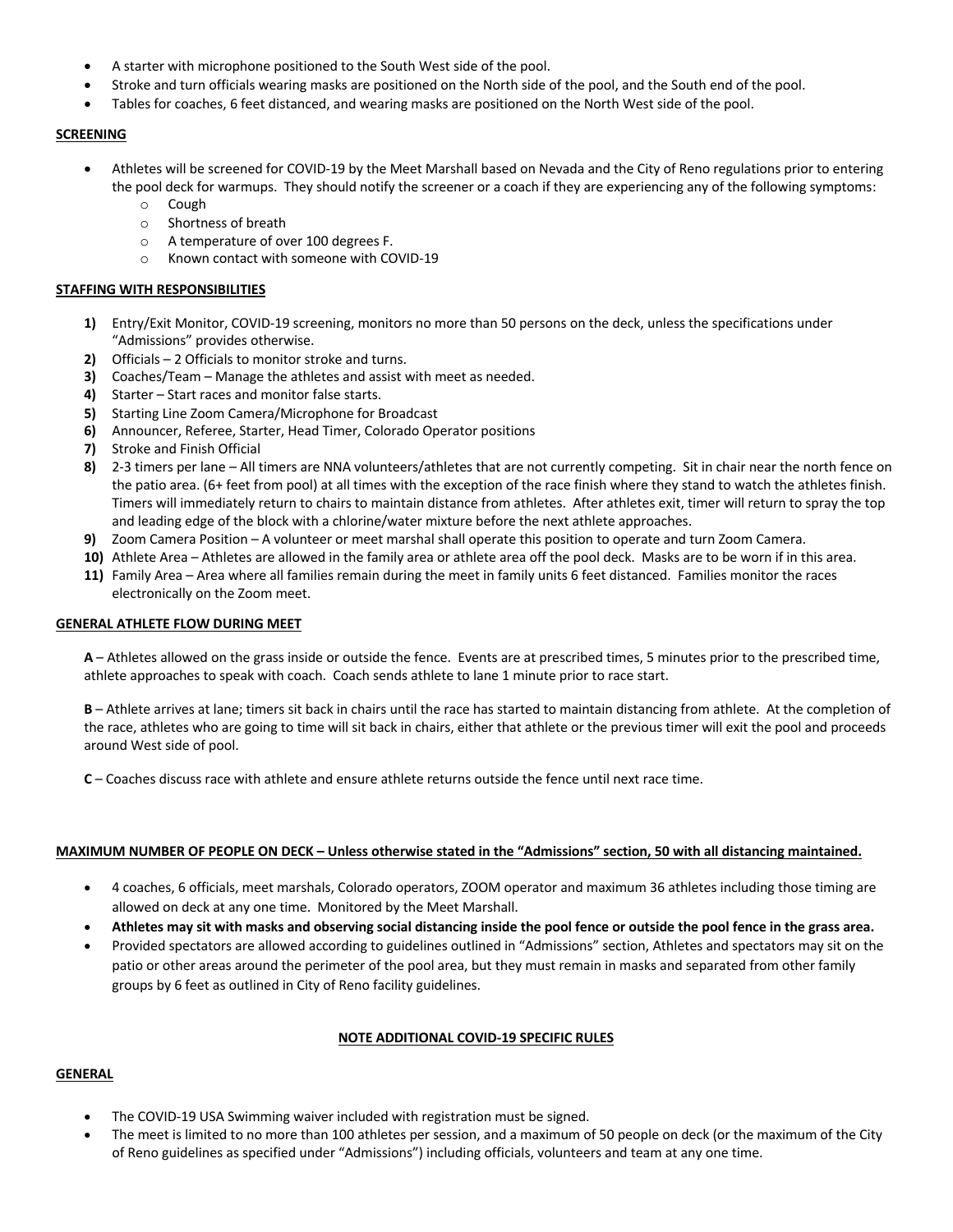- Unless specifically allowed in the "Admissions" section, no spectators are allowed on deck at the meet. Everyone on deck needs to be a participant warming up, preparing for or having just swam, an official, staff or volunteer.
- Families may sit distanced by 6 feet or more from other families outside of the pool fence on or in their vehicles. Athletes will return to the family area between events. (monitored by a Meet Marshall)
- Staff, officials or athletes that cannot practice social distancing per Nevada and City of Reno regulations must wear a mask during those occasions they are not socially distanced.
- Hand sanitizer will be available around the facility.
- Starting blocks will be sanitized after to each event.
- Bathroom facilities are available but they are limited, showering is not allowed.
- SHOWERS ARE NOT AVAILABLE AND THERE IS NO DECK CHANGING! COME WITH YOUR SUIT ON AND LEAVE WITH YOUR SUIT ON.

### **WARM UP**

• Athletes should not congregate at the end of the lane or in the lane. Athletes should continue to swim and work to avoid bunching up at ends of pool or stopping to talk in the lane

### **RACE HEATS**

- 25 yard competition pool may use lanes 1-8 for warm up and competition. Lanes that are used will be clearly marked as lanes 1–8 for ease of data entry.
- All events are started based on clock time in order to allow for athlete distancing between heats. Refer to the Schedule for event times.
- Timers will sit in their chair until the end of the race when they will stand up to get the athletes time as usual. They will then immediately sit down to record the time on the lane timer sheets.
- The athlete will then exit the water and a timer will sanitize the starting block with a solution of chlorine and water prior to the next athlete coming to the starting block.
- ALL Races will start and finish at the South end of the pool.
- The meet video will be broadcast and can be monitored on Zoom. Parents who wish to watch their children swim live may volunteer to fill timer seats with their coach prior to the start of their session. Timers must remain for the entire 45-minute meet session or arrange for someone to relieve them (timer training provided if needed).
- Heat and Lane Assignments and Results will be visible on Zoom and posted in 2 spots on the fence outside of the pool area; athletes or participants should not congregate at the posting areas.
- The path competitors must follow will be marked on deck with arrows.
- Location of stations such as timer, coach, officials, and spectators if allowed, will be marked on the pool deck.